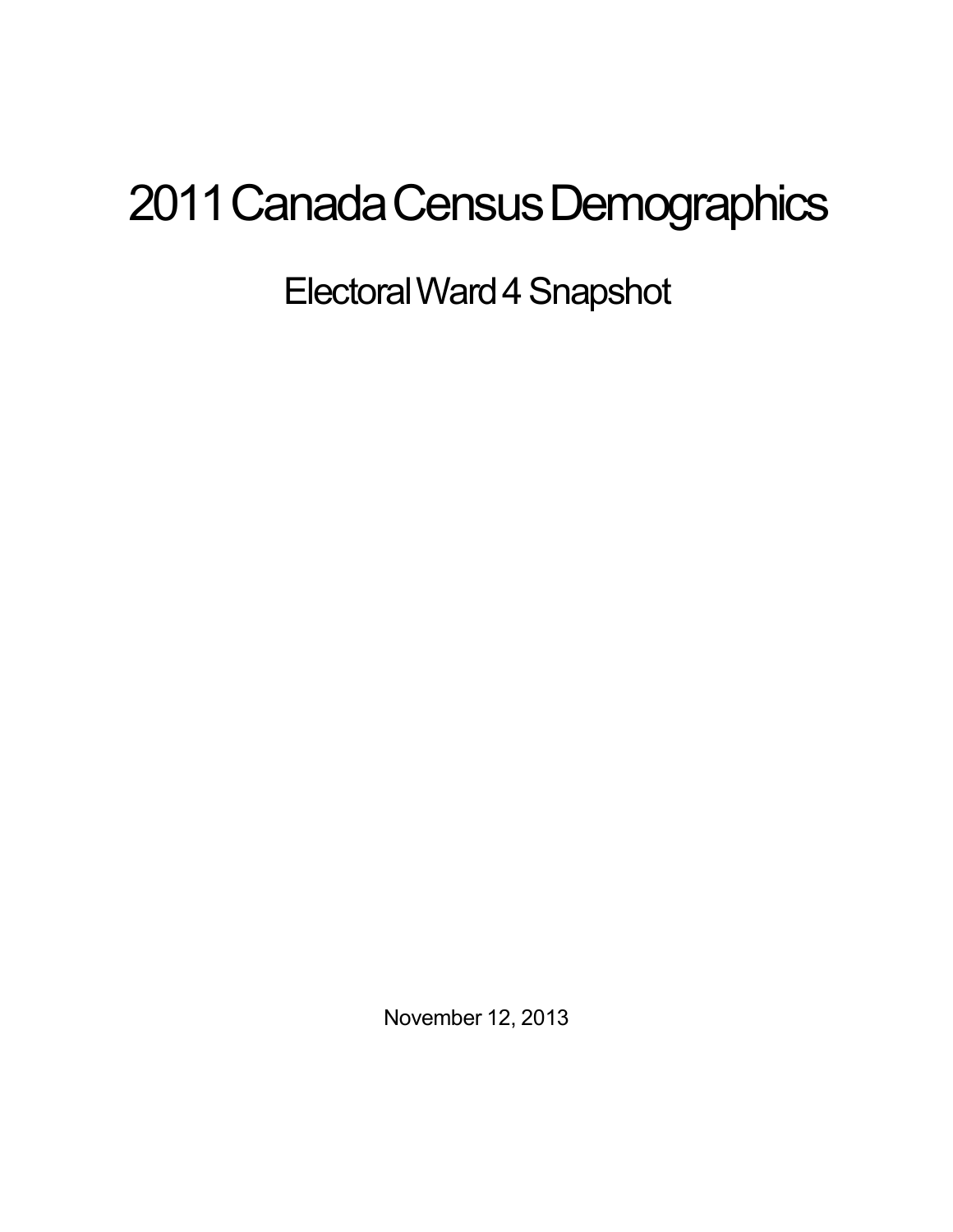Prepared by City of Windsor Planning Dept

## **Table of Contents**

| WARD 4 |  |  |
|--------|--|--|
|        |  |  |
|        |  |  |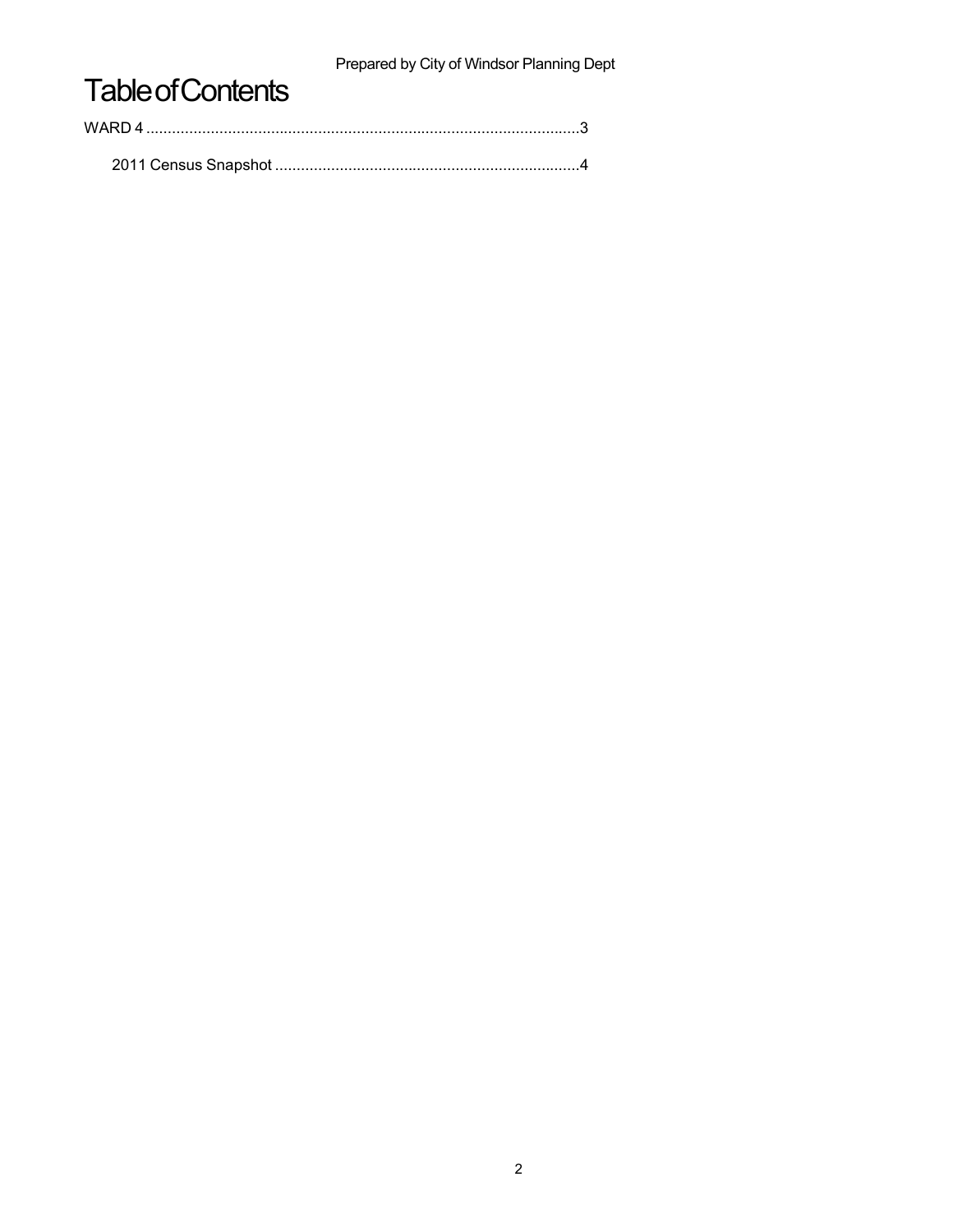Prepared by City of Windsor Planning Dept WARD 4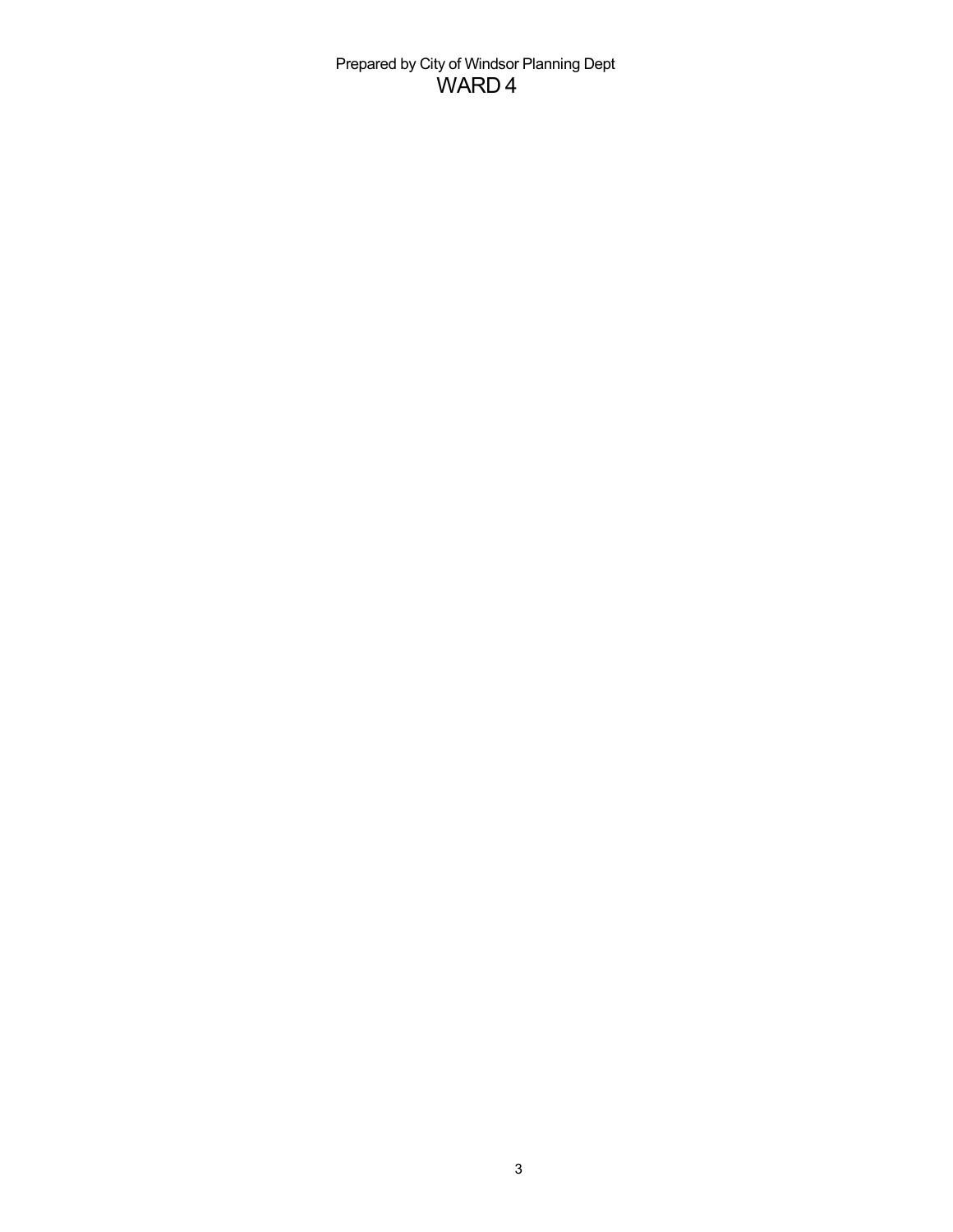## Prepared by City of Windsor Planning Dept 2011 Census Snapshot

| 2011 Census<br><b>Snapshot</b> | <b>WARD 4</b>  |    |
|--------------------------------|----------------|----|
|                                |                | %  |
| <b>Total Population</b>        | 24,126         |    |
| <b>Males</b>                   | 11,768 49%     |    |
| Females                        | 12,358 51%     |    |
|                                |                |    |
| 2011 Population by Age         | 24,126         |    |
| 0 to 4 years                   | 1,370          | 6% |
| 5 to 9 years                   | 1,248          | 5% |
| 10 to 14 years                 | 1,368          | 6% |
| 15 to 19 years                 | 1,688          | 7% |
| 20 to 24 years                 | 1,708          | 7% |
| 25 to 29 years                 | 1,678          | 7% |
| 30 to 34 years                 | 1,722          | 7% |
| 35 to 39 years                 | 1,657          | 7% |
| 40 to 44 years                 | 1,775          | 7% |
| 45 to 49 years                 | 1,808          | 7% |
| 50 to 54 years                 | 1,828          | 8% |
| 55 to 59 years                 | 1,624          | 7% |
| 60 to 64 years                 | 1,363          | 6% |
| 65 to 69 years                 | 8781           | 4% |
| 70 to 74 years                 | 774            | 3% |
| 75 to 79 years                 | 557            | 2% |
| 80 to 84 years                 | 545            | 2% |
| 85 years and over              | 503            | 2% |
|                                |                |    |
| Average age                    | 39.3           |    |
| Median age                     | 38.8           |    |
| Dominant age group             | 50 to 54 years |    |
|                                |                |    |
| <b>Families</b>                | 6,427          |    |
| Persons per family             | 2.9            |    |
|                                |                |    |
| Two-parent families            | 4,537 71%      |    |
| With no children at            | 2,166 34%      |    |
| home                           |                |    |
| With children at home          | 2,358 37%      |    |
| Lone-parent familiies          | 1,903 30%      |    |
|                                |                |    |
| Children per family            | 1.2            |    |
|                                |                |    |